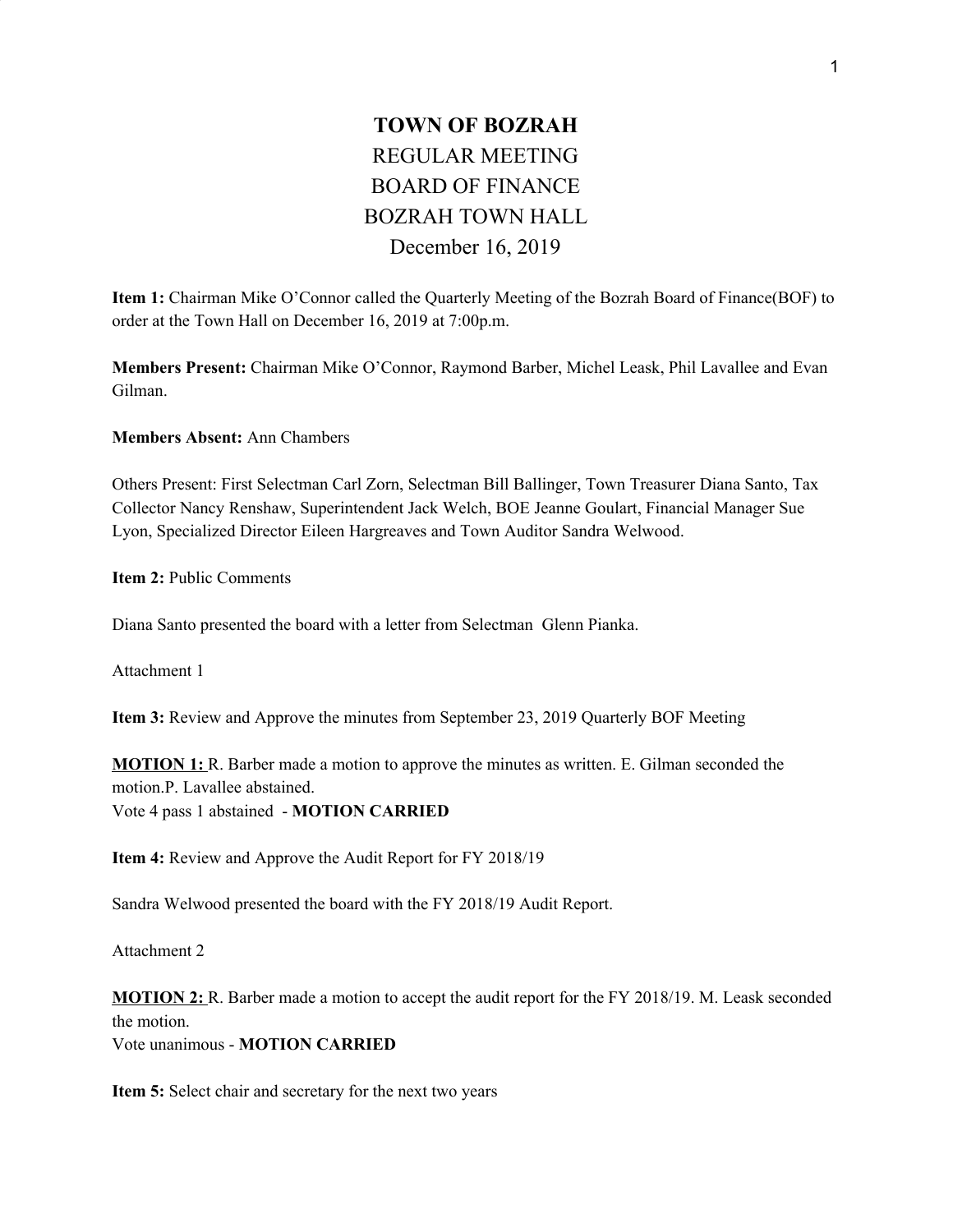**MOTION 3:** R. Barber made a motion to nominate M. O'Connor for chairman of the BOF for the next two years. P. Lavallee seconded the motion. Vote unanimous - **MOTION CARRIED**

**MOTION 4:** R. Barber made a motion to nominate M. Leask for secretary of the BOF for the next two years. P. Lavallee seconded the motion. Vote unanimous - **MOTION CARRIED**

**Item 6:** Report from the Treasurer

Diana Santo presented the board with the Treasurer's Report and Revenue Report.

Attachment 3 and Attachment 4

**Item 7:** Report from the Tax Collector

Nancy Renshaw presented the Board with a report of the taxes collected and those yet to be paid.

Attachment 5

**Item 8:** Report from the Board of Education

a) 2019/2020 Budget Status

Jeanne Goulart noted that there were unexpected expenses for special education, paraprofessionals, speech therapy and cafeteria steamers. The expenses were covered by reallocating resources.

R. Barber questioned the BOE on how they know if a student lives in town. Jack Welch noted they require proof of residency.

b) Teacher's Contract Update

J. Goulart noted on October 29, 2019 the BOE ratified a 3 year contract with a 7.82% year to year increase. This will be renegotiated in the 2022-2023 school year.

c) Special Education briefing

Eilene Hargreaves noted currently there is 42 special education students total. 29 students at Fields Memorial School, 7 in high schools and 1 twenty-one program. A new special education student is expected in the fall for Pre-K. She noted there is a similar amount of special education students in other towns.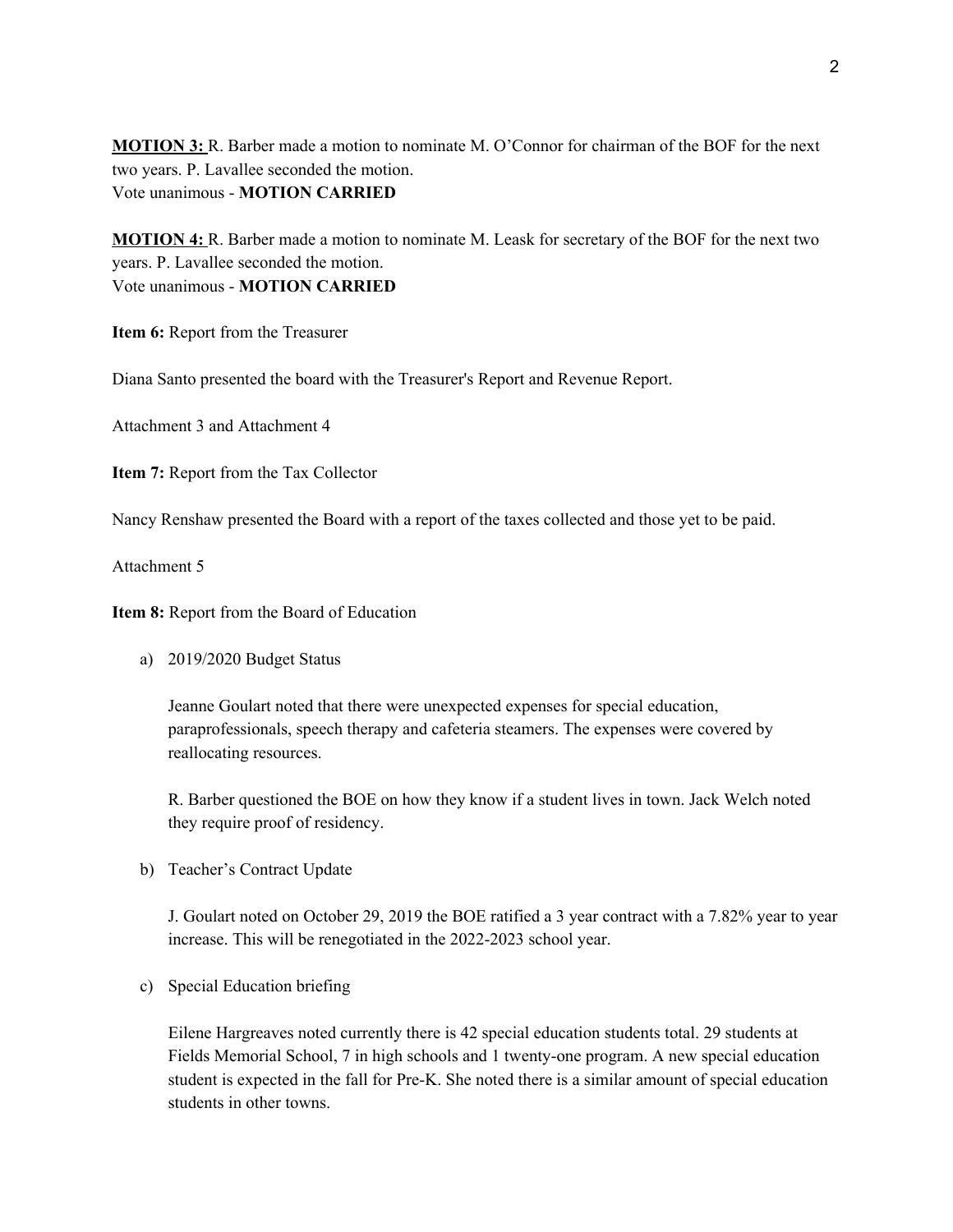**Item 9:** Report from the Board of Selectmen

- a) 2019/2020 budget status
	- C. Zorn presented the board with the town expenses.

Attachment 6

b) WPCA - Request for funding (\$5,000)

C. Zorn noted the WPCA is requesting funding for sewer bills for Elmwood and Core Plus.

**MOTION 5:** R. Barber made a motion to approve the WPCA request for \$5,000 from the general fund to Norwich Public Utilities as a 2 year loan. P. Lavallee seconded the motion. Vote unanimous - **MOTION CARRIED**

c) Fire Department - Request for Reimbursement (\$14,396.93)

C. Zorn noted the Fire Department is requesting reimbursement for the excess cost above \$20,000 for the maintenance of the ladder truck.

**MOTION 6:** R. Barber made a motion to approve the reimbursement for the fire department of \$14,396.93 from the general fund. P. Lavallee seconded the motion. Vote unanimous - **MOTION CARRIED**

d) LOCIP adjustments - (\$76,736) concurrence

C. Zorn noted the town needs to reapply for LOCIP after the Town Aid Roads grant is used. The BOF unanimously consented to the BOS reapplying for the LOCIP grant for \$51,316.39.

Attachment 7

**Item 10:** Set quarterly meeting dates for 2020 March 23, 2020 June 22, 2020 September 21, 2020 December 14, 2020

**Item 11:** Such other business as the board may vote to hear

**Item 12:** Final Public Comment

Barbara MacFayden, Cedar Lane, commented on the WPCA.